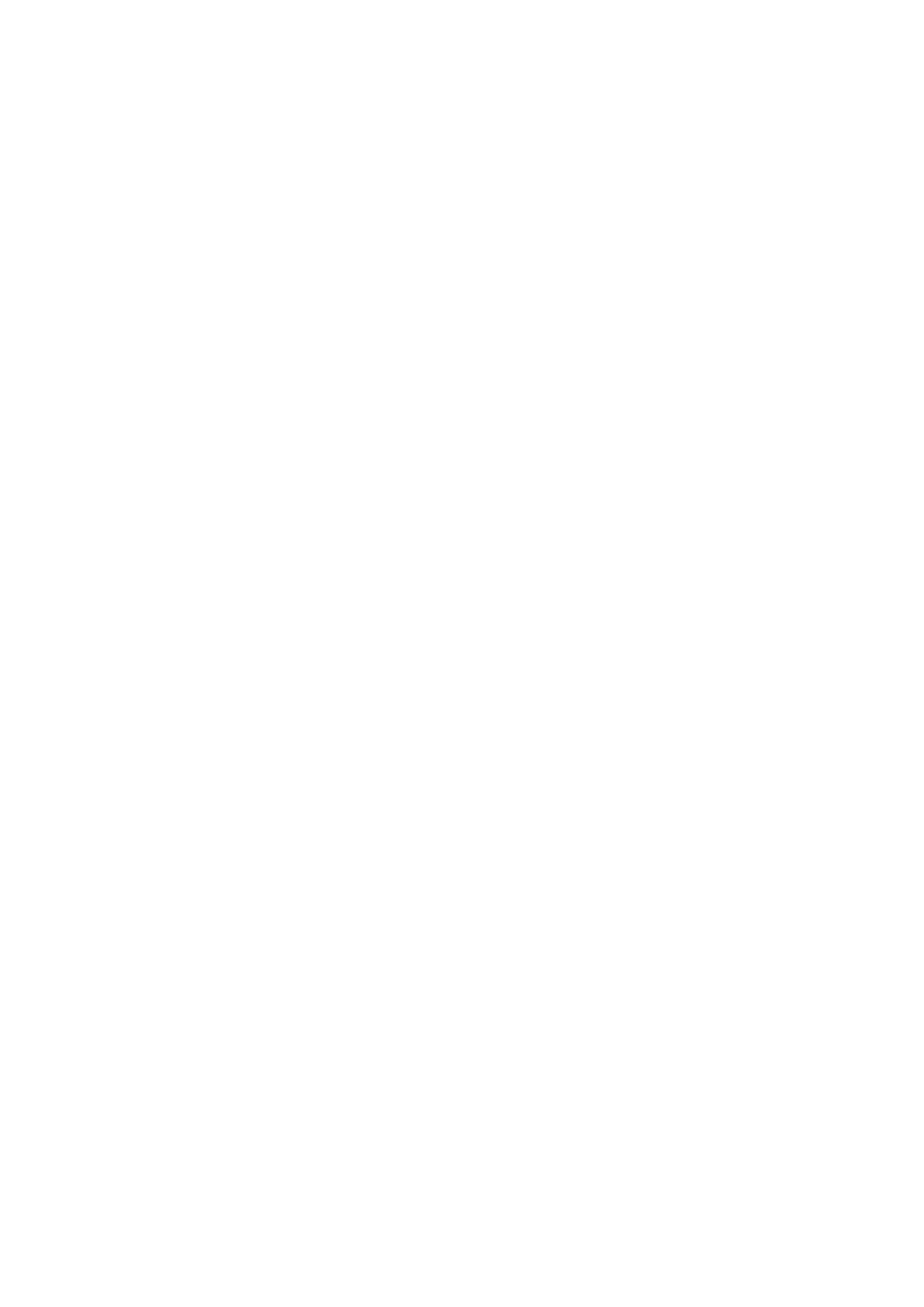*Page* 

#### **CONTENTS**

| Ī.   | DEVELOPMENTS IN THE ECONOMY: 1999-2004 |                                        |    |  |  |
|------|----------------------------------------|----------------------------------------|----|--|--|
|      | (1)                                    | <b>OVERALL ECONOMIC PERFORMANCE</b>    | 5  |  |  |
|      | (2)                                    | <b>SECTORAL GROWTH</b>                 | 5  |  |  |
|      | (3)                                    | <b>EXTERNAL TRADE</b>                  | 6  |  |  |
| II.  |                                        | LIBERALIZATION THROUGH DOMESTIC REFORM | 7  |  |  |
|      | (1)                                    | <b>STRUCTURAL REFORM</b>               |    |  |  |
|      | (2)                                    | FOREIGN INVESTMENT LIBERALIZATION      | 9  |  |  |
| III. |                                        | <b>TRADE POLICY DEVELOPMENTS</b>       | 10 |  |  |
|      | (1)                                    | THE PHILIPPINES AND THE WTO            | 10 |  |  |
|      | (2)                                    | THE DDA NEGOTIATIONS                   | 11 |  |  |
|      | (3)                                    | BILATERAL AND REGIONAL TRADE RELATIONS | 13 |  |  |
| IV.  |                                        | <b>FUTURE POLICY DIRECTIONS</b>        | 13 |  |  |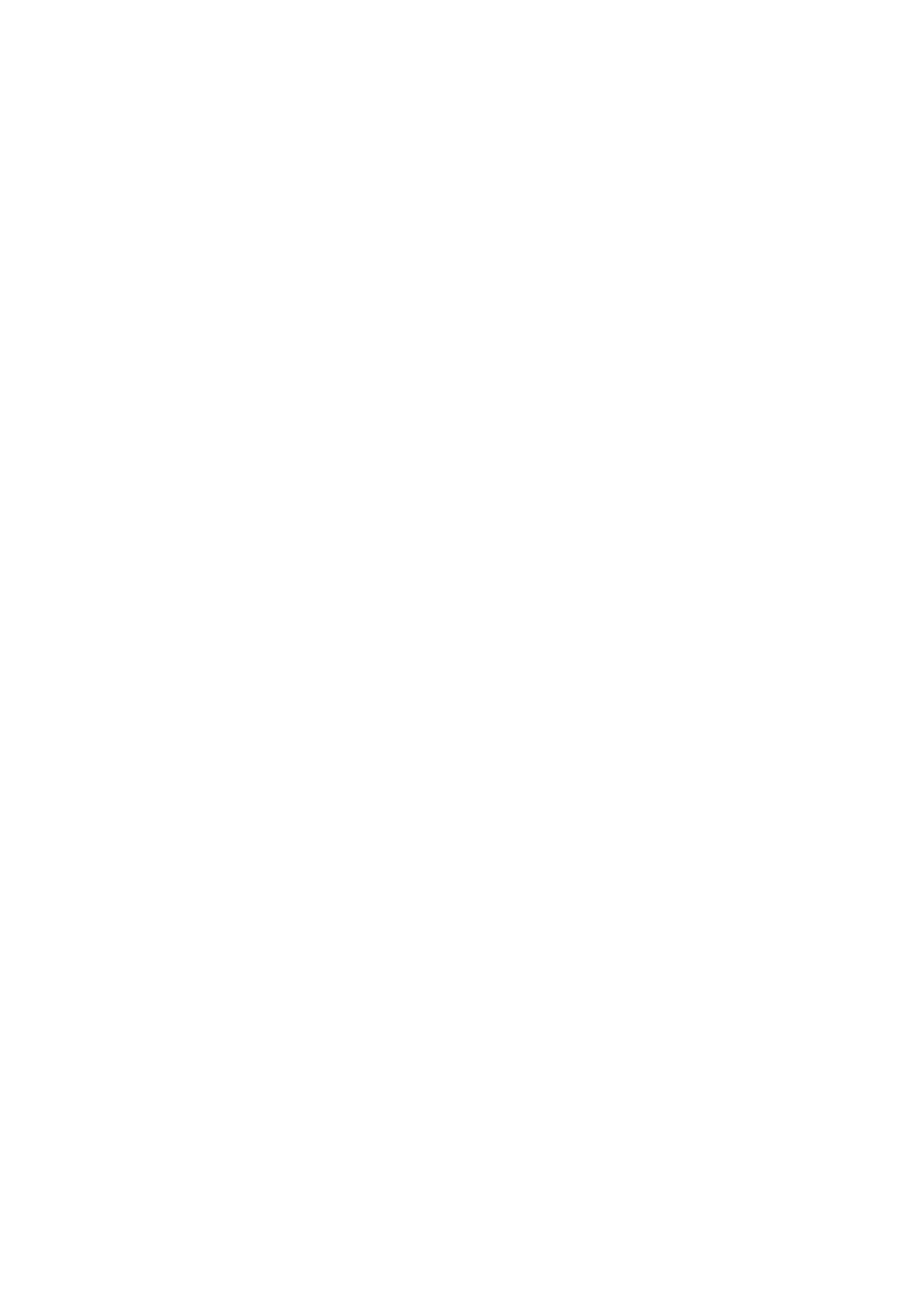#### **I. DEVELOPMENTS IN THE ECONOMY: 1999-2004**

#### **(1) OVERALL ECONOMIC PERFORMANCE**

1. Since its last review in 1999, gross domestic product (GDP) grew annually by an average of 4.5% and in 2004, GDP grew by 6.1%, the highest rate since 1997. The growth was attended by strength in the services, industry and agriculture sectors. Gross national product (GNP) also expanded by 6.1% in 2004. The improvements in the economy can be attributed to the Government's sound economic management as well as the consistent demand for overseas Filipino workers especially professional workers, the increase in minimum wages for non-agricultural workers and the continued investments in the information and communications technology (ICT) sector and power and construction industry.

**Table 1** 

| <b>Selected Macroeconomic Indicators</b> |      |      |      |      |      |      |  |
|------------------------------------------|------|------|------|------|------|------|--|
|                                          | 1999 | 2000 | 2001 | 2002 | 2003 | 2004 |  |
| Real GNP (growth rate in %)              | 3.7  | 4.8  | 3.D  | 4.3  | 5.6  | 6.1  |  |
| Real GDP (growth rate in %)              | 3.4  | 4.4  | 3.0  | 4.3  | 4.7  | 6.1  |  |

*Source:* National Statistical Coordination Board; National Economic Development Authority.

2. The Philippine economy continues to demonstrate resiliency and growth, although a fiscal problem has emerged which is currently being addressed as a priority. Certain events and factors during the past five years did pose challenges to the country's economic performance, ranging from the external shocks of the September 2001 World Trade Center and October 2002 Bali bombings, the US-Iraq war, Severe Acute Respiratory Syndrome (SARS) and the avian virus epidemics, as well as internal events, such as terrorist threats, a failed military mutiny in 2003, the May 2004 elections, and a series of calamities towards the end of 2004.

#### **(2) SECTORAL GROWTH**

3. In 2004, the services sector was the most important driver of the economy, contributing about 3.4% to GDP growth and accounting for 47% share of the total GDP. All services sub-sectors posted accelerated growth with the highest rate reflected in the communications industry, brought about by the Government's previous liberalization efforts in telecommunications and retail trade. The mobile cellular services industry continues to widen its consumer base through innovative methods and applications, which in turn created new businesses and retail channels.

4. Industry contributed 1.8% to total GDP growth in 2004 and accounted for 33% share to total GDP. In 2001, the global economic slowdown disrupted the upward direction of the industry sector with the decline in construction and mining and quarrying. Manufacturing and electricity, gas and water growth performance also slackened during this year. This has since improved. Manufacturing performed strongly and construction rebounded in 2004, although mining and quarrying growth decelerated during the year as metal mining companies (gold, copper and nickel) suffered cutbacks in production. With the latter, the Supreme Court's decision in 2004 to allow foreign firms to take the lead in exploration and production is expected to revive the mining industry in future years.

5. The Agriculture, Fishery and Forestry sector, which accounted for 20% of total GDP, contributed 0.97% points to GDP growth in 2004. The Agriculture sector was the top contributor to GDP growth. Agriculture benefited from favourable weather conditions as well as from the government's infrastructure, financial and technical support programs such as the construction and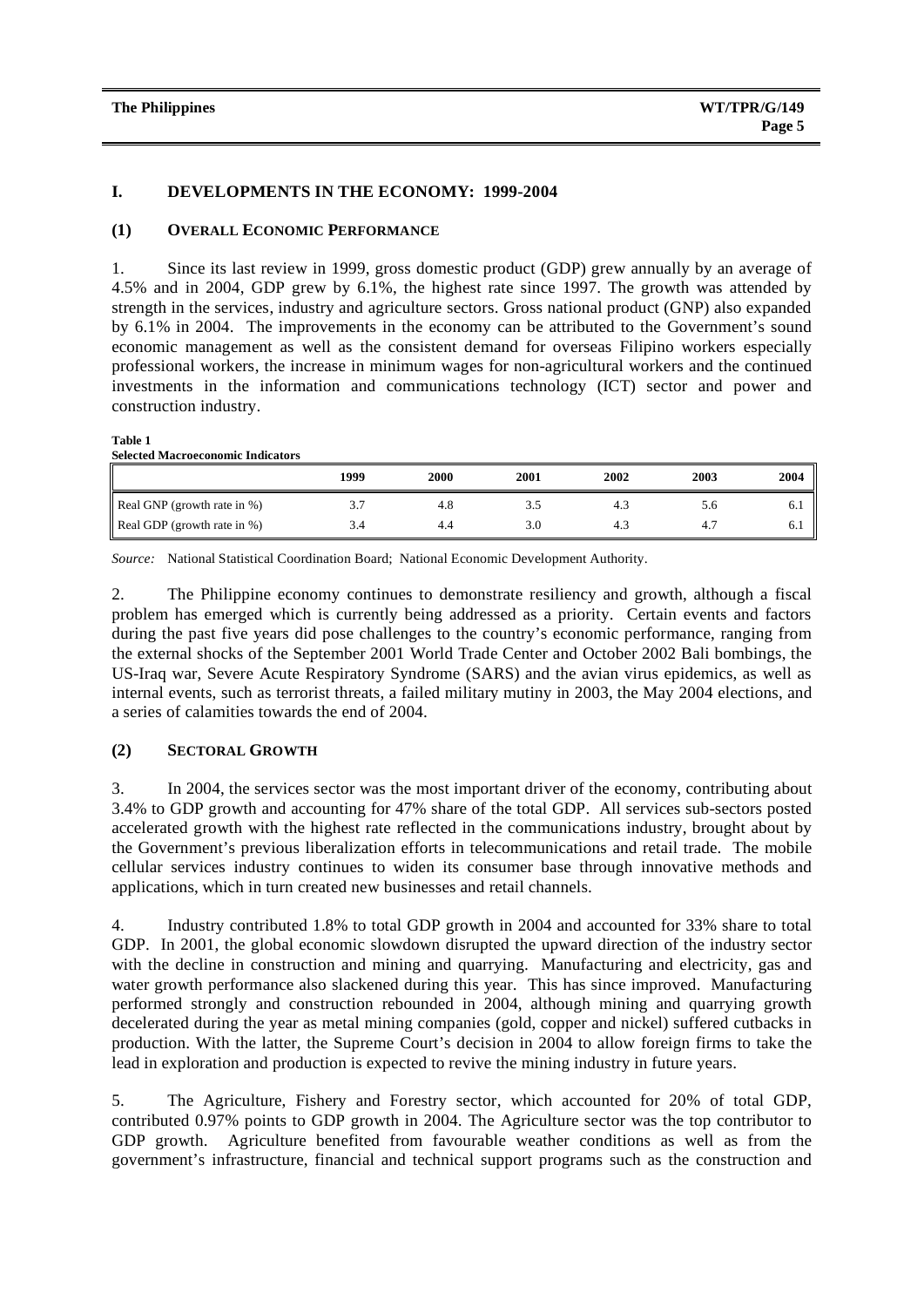rehabilitation of irrigation and post-harvest facilities, aggressive distribution of high-yielding variety and hybrid seeds, fertilizer and financial/credit programs.

#### **Table 2 Sectoral Growth Rates and Share of GNP**  (Percent)

|                    | 1999 | 2000 | 2001 | 2002 | 2003 | 2004 |
|--------------------|------|------|------|------|------|------|
| <b>Agriculture</b> |      |      |      |      |      |      |
| Growth rate        | 6.5  | 3.4  | 3.7  | 3.8  | 3.8  | 4.9  |
| Share              | 20.2 | 20.0 | 19.9 | 19.7 | 19.8 | 19.5 |
| <b>Industry</b>    |      |      |      |      |      |      |
| Growth rate        | 0.9  | 4.9  | 0.9  | 3.6  | 3.8  | 5.3  |
| Share              | 34.5 | 34.7 | 34.8 | 34.5 | 33.5 | 33.2 |
| <b>Services</b>    |      |      |      |      |      |      |
| Growth rate        | 4.0  | 4.4  | 4.3  | 5.1  | 5.8  | 7.3  |
| Share              | 45.3 | 45.3 | 45.3 | 45.8 | 46.7 | 47.2 |

Note: Details may not add up to totals due to rounding.

*Source:* National Statistical Coordination Board; National Economic Development Authority.

#### **(3) EXTERNAL TRADE**

6. Free enterprise continues to guide the government's policies and programs in stimulating business and promoting competition. However, the export of goods and services (at constant prices) grew only by a modest average of 7.26% for the five-year period. The rate was pulled down by a slump in world semiconductors industry in 2001. Electronics continue to dominate a large portion of total exports (in current dollars) with semiconductors alone accounting for 47% of goods in 2004, followed by garments (5.5%) and machinery and transport equipment (4.0%). The top three destinations for exports are Japan, United States and Netherlands. Services exports rebounded in 2004 after several years of decline. Growth came from increased travel, transportation and business processing outsourcing activities.

7. Imports of goods and services (at constant prices) also grew at an average of 5.02%. Electronics and components, office and EDP machines, telecommunications equipment, mineral fuel and lubricants, industrial machinery and other capital equipment constituted majority of imports.

#### **Table 3 Trade Performance**

(Growth rate in percent, constant 1985 prices)

|                                     | 2000    | 2001    | 2002    | 2003   | 2004 |
|-------------------------------------|---------|---------|---------|--------|------|
| Total exports of goods and services | 17.7    | $-3.4$  | 3.6     | 4.4    | 14.0 |
| Merchandise exports                 | 22.7    | $-1.6$  | 5.0     | 5.4    | 13.8 |
| (Non-factor services)               | $-3.3$  | $-13.0$ | $-4.6$  | $-2.2$ | 15.6 |
| Total imports of goods and services | 4.0     | 3.5     | 4.7     | 10.2   | 6.3  |
| Merchandise imports                 | 10.2    | 7.1     | 6.4     | 10.2   | 6.3  |
| (Non-factor services)               | $-31.2$ | $-28.2$ | $-16.8$ | 10.2   | 5.5  |

*Source*: National Statistical Coordination Board.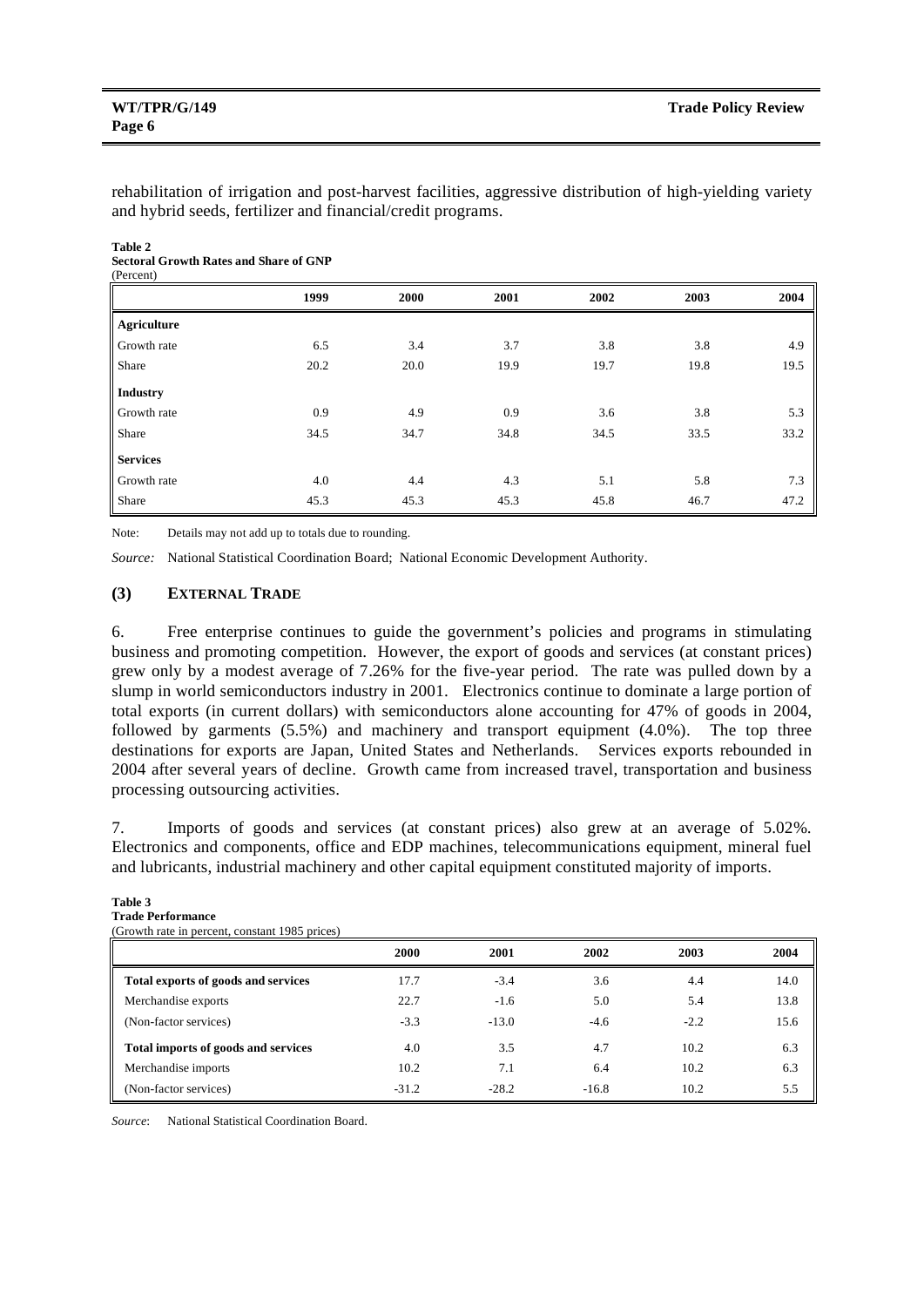#### **II. LIBERALIZATION THROUGH DOMESTIC REFORM**

#### **(1) STRUCTURAL REFORM**

8. Structural reforms have long been recognized by the Government as fundamental elements to achieve economic prosperity and growth. Subsequently, a number of critical economic reform bills were passed and new policies were implemented during the period of review from 1999-2004 to strengthen the banking sector, improve access to credit, restructure the electric power industry, address the fiscal problem and improve governance.

#### *Financial Sector*

9. The General Banking Act of 2000 increased the capacity of the *Bangko Sentral ng Pilipinas*' (Central Bank or BSP) to take prompt corrective action against problem banks. In 2001, guidelines were issued to reinforce the Bank's regulatory oversight functions and to tighten provisionary requirements as well as to level the playing field between foreign currency and peso intermediation.

10. The Anti-Money Laundering Act of 2001 and its amendments (RA 9140) introduced in 2003 lowered the deposit threshold at which bank regulators may inspect from four million pesos to half a million pesos. The Act demonstrates the Government's commitment in the global crusade against money laundering.

11. In 2003, Congress passed the Special Purpose Vehicle (SPV) Act, providing the framework for banks to sell nonperforming assets to third parties and granting fiscal incentives and regulatory relief for such transfer or sale by banks and other financial institutions. The Securitization Act of 2004 strengthens further the SPV framework. It is intended to create an enabling environment for securitization as a means of developing the domestic market and to harness its potential in generating long-term funds to support broader business undertakings.

#### *Microfinance*

12. In 2000, the BSP declared microfinance as its flagship program in support of the government's thrust of poverty alleviation. In setting the path for the development of a sustainable microfinance sector, the BSP focused on fostering a favourable policy and regulatory environment, providing training and capacity building and incorporating promotion and advocacy in its programs.

13. More specifically, on the policy reform side, the BSP issued circulars to jumpstart the development of microfinance. These circulars are enumerated below:

- Circular No. 272 defines microfinance loans as small loans not exceeding P150,000 granted to the basic sectors, poor and low-income households for their microenterprises and small businesses. These loans are granted on the basis of the borrowers' cash flow and are typically unsecured;
- Circular No. 273 lifts the general moratorium on the licensing of new thrift and rural banks to allow the entry of microfinance-oriented banks;
- Circular No. 282 sets the guidelines governing the Rediscounting Facility available to rural banks and cooperative banks for the purpose of providing liquidity assistance to support and promote microfinance programs;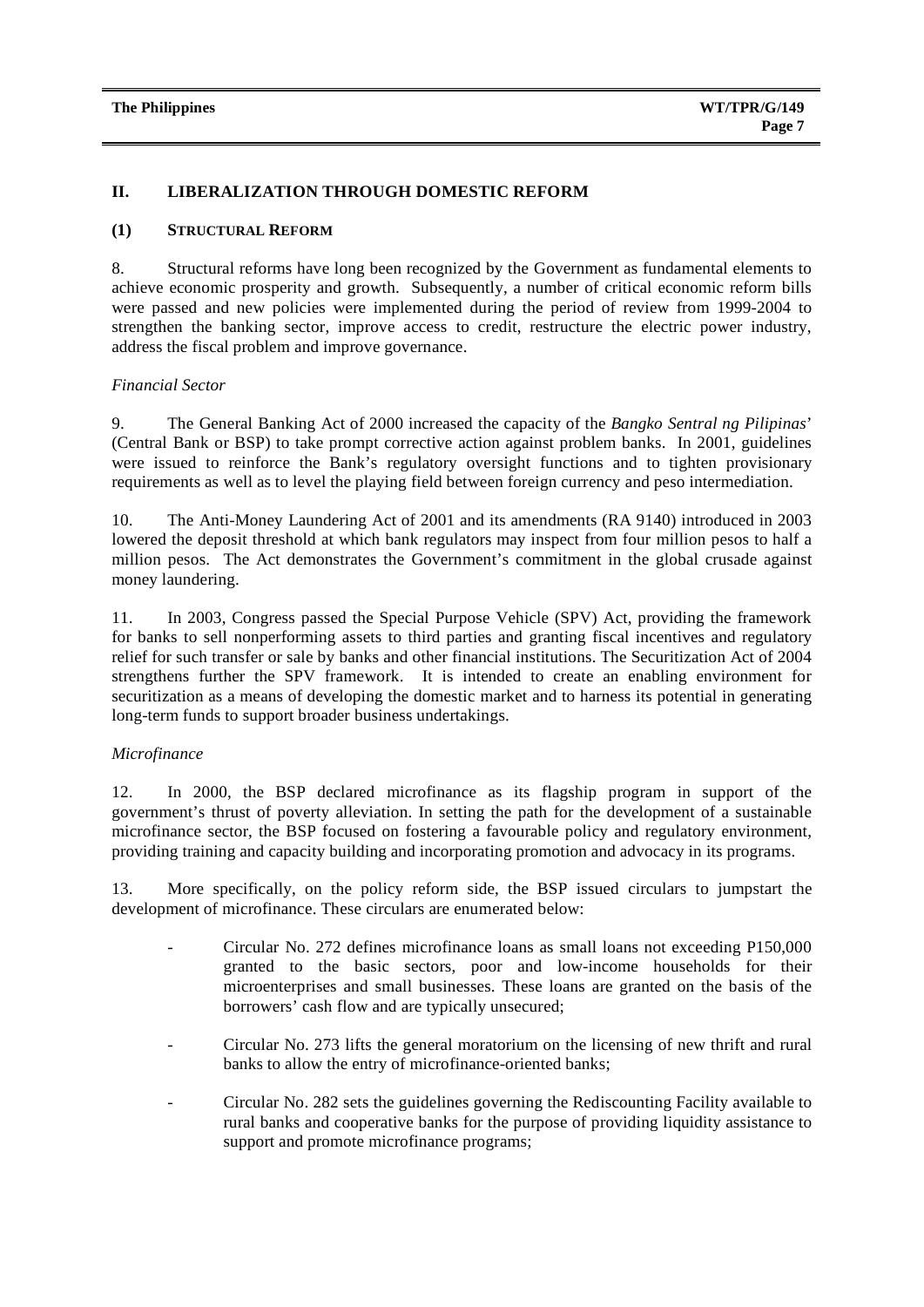- Circular Nos. 340, 365, 369, set rules and regulations for the establishment of branches of microfinance-oriented banks/loan collection and disbursement points;
- Circular No. 364 provides a lower risk weight for banks' SME and microfinance loan portfolios that meet prudential standards. This reduction in risk weight allows banks to support a potential expansion in SME and microfinance loans and helps promote growth and development of SMEs throughout the country.

#### *Creation of Credit Information Bureau*

14. To support banks' access to credit information, the BSP is pushing for the formation of a central credit bureau, which would hold a centralized databank of borrowers' history of transactions. This would allow banks to lower their interest rates since the bureau could pare down losses by carefully assessing customers' credit history. The enabling law which will create a central bureau is still pending in Congress. In the interim, the BSP issued guidelines in June 2004 governing the development and implementation of banks' internal credit risk rating systems to ensure that banks' credit management processes are sound and effective.

#### *SEC Reforms on Non-bank Financial Sector*

15. In 2004, the SEC spearheaded the creation of a blueprint for the development of the non-bank financial system. Though, still in the finalization stage, parts of the blueprint are already undergoing implementation.

16. Following the banking sector's lead, the SEC has laid out the guidelines for the eventual shift to a risk based capital adequacy framework among its regulated and monitored entities. Likewise, SEC approved the creation of a Fixed Income Exchange (FIEX) in 2004. The FIEX serves as a secondary market for government securities and an alternative source of funds from the traditional banking system. The system is expected to be fully operational in 2005.

#### *Trust Funds*

17. Through Circular No. 447, the BSP paved the way for the creation of Unit Investment Trust Funds (UITF) by authorized trust entities. UITF is an improved version of Common Trust Funds (CTF) which is a collective investment scheme similar to a mutual fund that pools the investments of small investors into a larger fund under professional management that is able to access more superior investment opportunities that are not normally available to individual players.

18. However, unlike CTFs, UITFs are not subject to reserve requirements and are not considered in single borrowers limit calculations because BSP considers UITFs to have clearer safeguards that effectively distinguish them from deposit substitutes. The BSP expects UITFs to completely replace CTFs over time.

#### *Power Sector*

19. The Electric Power Industry Reform Act of 2001 was signed into law in 2001. It is designed to bring down electricity rates and to improve the delivery of power to end-users by encouraging greater competition and efficiency in the electric power industry. The Act also created the Power Sector Assets and Liabilities Management Corporation (PSALM) to oversee the privatization of the National Power Corporation (NAPOCOR).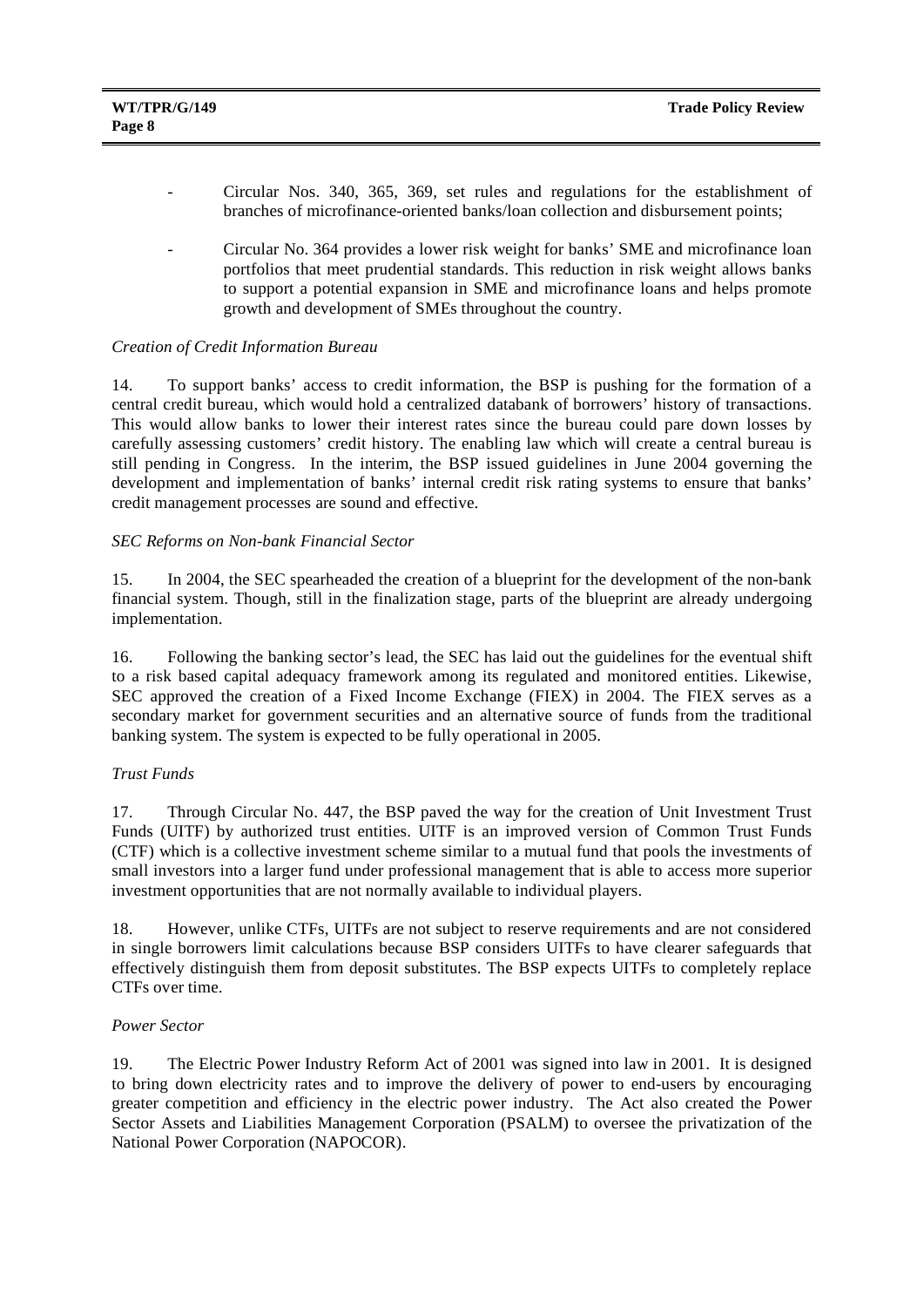20. NAPOCOR was granted an increase of 98 centavos per kilowatt-hour and the government also absorbed P200 billion of the corporation's debt. These are expected to improve NAPOCOR's financial position.

#### *Fiscal Policy*

21. In support of fiscal consolidation efforts, the Philippine Government sought to improve the operations of revenue collecting groups, such as the Bureau of Internal Revenue and Bureau of Customs to meet its revenue targets. Information and communication technology was an important tool to modernize these agencies' operations and enhance productivity.

22. On the legislative front, the President signed into law on 20 December 2004 the bill on indexation of excise taxes on alcohol and cigarettes, one of the measures to address the weakness of the current excise tax system. The law became effective on January 1, 2005. The Lateral Attrition Law (RA 9335) which seeks to improve the collection performance of the Bureau of Customs and the Bureau of Internal Revenue through a rewards and penalty system was also signed into law in January 2005. Meanwhile, VAT reform and the rationalization of fiscal incentives are currently being deliberated at the Senate.

23. The Government also pursued expenditure rationalization and management programs, such as the adoption of the Organizational Performance Indicators Framework to enable agencies to focus on strategic programs and projects and establish the linkage between the agencies' major financial outputs and the objectives. Other aspects of the program include the conduct of Agency Performance Reviews, which is the basis for resource allocation decisions and the implementation an e-Budget System for the computerized processing of budget releases and preparation of accountability reports.

#### *Good Governance*

24. To create greater transparency, accountability, efficiency and equal opportunity in the government procurement system, the Government Procurement Reform Act of 2002 was enacted into law in January 2003. As part of the government's effort to widen public access, it implemented the e-Procurement System (EPS), an internet-based service which include: a Public Tender Board for procurement notices; a catalogue and virtual store for procurement service transactions with government agencies; and a suppliers' registry to provide agencies a common list of accredited suppliers to support invitations to bid.

25. The Government also stepped up efforts to make the Bureau of Internal Revenue and Bureau of Customs its showcase agencies in the fight against corruption. Administrative cases and formal charges have been filed against delinquent personnel. The Government also solicited the assistance of civil society groups in identifying priority areas in the drive to reduce red tape and corruption.

#### **(2) FOREIGN INVESTMENT LIBERALIZATION**

26. To attract and promote local and foreign investments, the Government continued to undertake reforms aimed at investment liberalization, deregulation and privatization. Executive Order No. 95, issued in April 2002, amended the Fourth Regular Foreign Investment Negative List (Executive Order 286; issued in 2000) to allow foreign nationals authorized by the Secretary of National Defense to engage in defense-related manufacturing or repair activities, provided a substantial percentage of output is exported. Under the Fifth Regular Foreign Investment Negative List (Executive Order 129; issued on 22 October 2002), full foreign participation is allowed for retail trade enterprises (a) with paid up capital of US\$2.5 million or more provided that investments for establishing a store is not less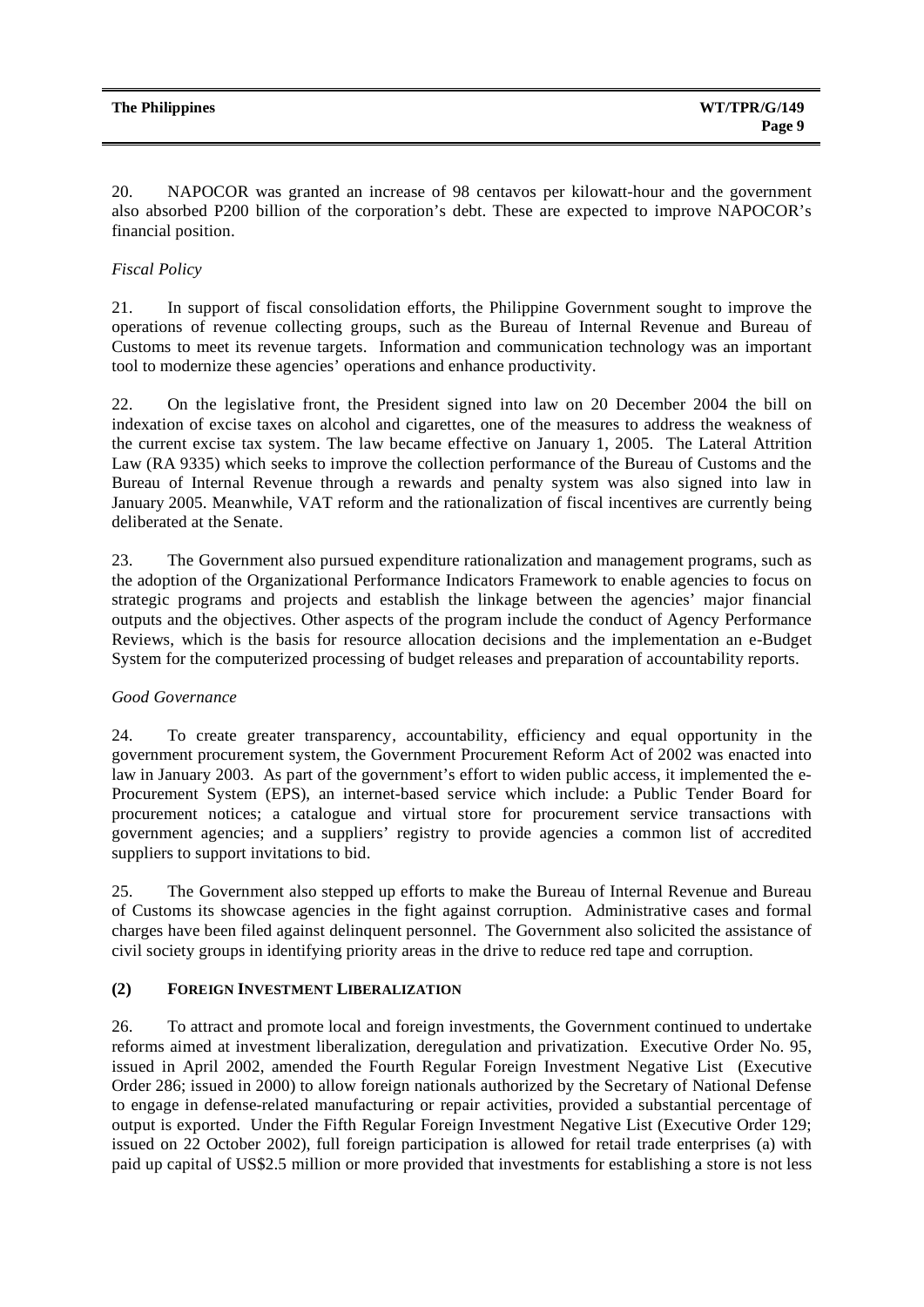than US\$830,000; or (b) specializing in high-end or luxury products provided that the paid up capital per store is not less than US\$250,000 (Section 5 of RA 8762).

27. Executive Order 389, promulgating the Sixth Foreign Investment Negative List, was issued on 30 November 2004 and took effect on 7 January 2005. It reflects two changes to List A, which limits foreign ownership by mandate of the Constitution and specific laws. Item 7 of List A was clarified to indicate that small-scale utilization of natural resources in rivers, lakes, bays and lagoons is also reserved to Filipino citizens as provided under Article XII Section 2 of the Constitution. In Item 18, "Ownership of private lands," Section 4 of RA 9182 or the Special Purpose Vehicle Act was added as a legal basis for the 40 percent foreign equity limitation for private land ownership in addition to Article XII, Section 7 of the Philippine Constitution and Chapter 5, Section 22 of Commonwealth Act No. 141.

28. No changes were made to List B, which contains activities where foreign ownership is limited for reasons of security, defense, risk to health and morals as well as protection of domestic market enterprise with paid-in equity capital of less than the equivalent of US\$200,000.

29. The rules and guidelines on the establishment and maintenance of multinational companies' Regional or Area Headquarters (RHQs), Regional Operating Headquarters (ROHQs), and Regional Warehouses (RWs) was signed into law in November 1999 (Republic Act No. 8756). The law provides for favourable tax treatment and other non-fiscal incentives, for both the RHQs and ROHQs and their alien and Filipino employees. It expands the eligible locations of regional warehouses to include economic zones and relaxes the limitations on the storage period of goods and the withdrawal of goods for domestic use. The law also sets out new immigration procedures, providing for a longer residence visa to expatriate personnel.

30. Starting 2002, the Philippine Annual Investments Priorities Plan (IPP) was shortened but made more focused. The Plan focused on identified economic priority areas and activities, at the national and regional levels, with the objective of accelerating the promotion of domestic and foreign investments to sustain the country's growth momentum. In 2004, the IPP gave emphasis on sustaining globally competitive industries given an environment of increasing trade liberalization. New areas such as medical tourism and environmental services packaging were included in the 2004 IPP.

31. The Government filed a motion for the Supreme Court to reconsider its January 2004 decision on the unconstitutionality of foreign ownership in the Mining Act of 2005 under the provision on Financial or Technical Assistance Agreement and Mineral Processing Permits. In December 2004, the Supreme Court reversed the negative legal decision. The development is expected to revive the under-performing mining industry with the projected investments in large-scale metallic mining and mineral exploration activities.

#### **III. TRADE POLICY DEVELOPMENTS**

### **(1) THE PHILIPPINES AND THE WTO**

32. The Philippines holds with importance its membership in the World Trade Organization and recognizes the value of the WTO's achievements in fostering a more open, transparent, predictable and competitive environment. With its membership in 1995, the Philippines made substantial commitments on market access and at the same time continued to consolidate the liberalisation programme under the Tariff Reform Program, undertaken unilaterally since the 1980s.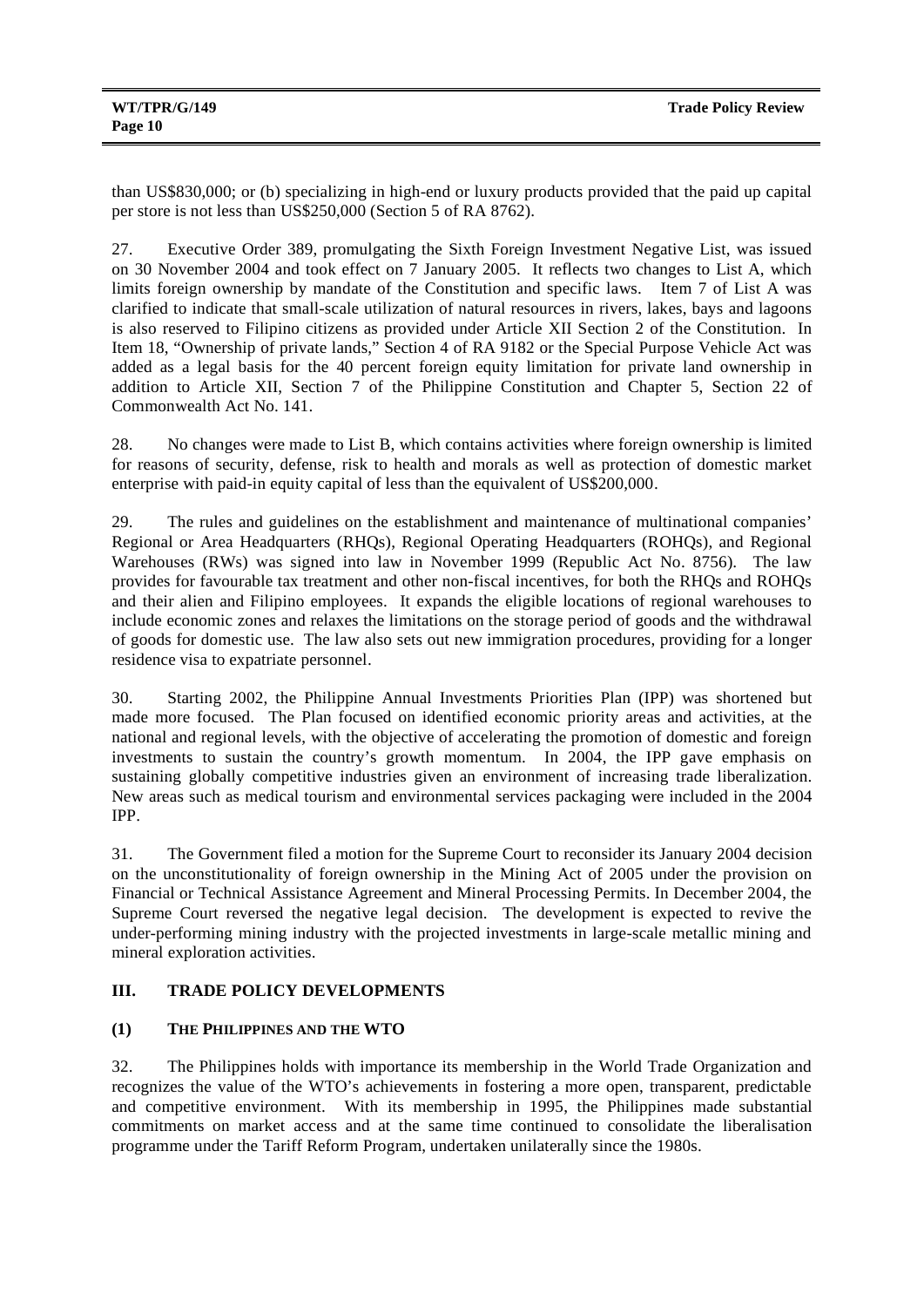33. The Philippines also completed implementation of its commitment under the Information Technology Agreement with the issuance of Executive Order 395 on 31 December 2004 eliminating the duty on certain sensitive IT products.

#### **(2) THE DDA NEGOTIATIONS**

34. The Philippines is an active participant in all negotiations and meetings including the various committees and working parties. It fully supports the Doha Development Agenda (DDA), stressing consistently that the multilateral trading system can genuinely contribute to economic growth and development if the negotiations remain true to its developmental spirit. Developing countries constitute majority of WTO members and priority must be given to their needs and concerns. As a founding member of the G-20, the Philippines is deeply concerned with and will continue in the course of the negotiations to work towards correcting the imbalances on the distribution of benefits accruing from the multilateral trading system.

#### *Agriculture*

35. The Philippines believes that the DDA should lead towards the balanced emphasis on the three pillars of the negotiations, namely market access, export subsidies and domestic support. It will continue to support for substantial and permanent reforms in domestic support disciplines and the elimination of export competition measures with clear deadlines. The Philippines fully supports paragraph 11 (Annex A) of the General Council (GC) Decision of July 2004 which affirms the policy space for developing countries to pursue developmental goals. Paragraph 11 exempts from any reduction commitments developing countries that have allocated or intend to allocate most of their *de minimis* support for subsistence and resource-poor farmers.

36. The Philippines is committed to ensure that paragraph 41 (Annex A) of the GC decision recognise fully the concept of Special Products and the fundamental right of developing country Members to designate products as vital to their food security, livelihood security, and rural development needs. The GC decision assures that Special Products, which is separate and distinct from sensitive products, will be entitled to the most favourable and flexible treatment.

#### *Non-Agriculture Market Access*

37. To preserve the flexibilities of developing countries, the Philippines supports a formula approach using two coefficients: one for developed and another for the developing countries. The outcome of the negotiations should take into account the tariff reduction programmes pursued unilaterally by developing countries. The binding of unbound tariff lines should, in itself, be accepted as a major concession and, hence, there should be no reduction commitments for these tariff lines. For unbound tariffs, there should be flexibilities for developing countries to bind at levels higher than what is proposed in Annex B of the July GC decision and to exempt a greater percentage from binding. The Philippines also recognizes the importance of addressing non-tariff barriers (NTBs). It would be useful to have a focused discussion on NTBs and how to address them beginning with products of export interest to many developing countries such as the textiles and clothing sector.

#### *Services*

38. The Philippines joined other countries in submitting proposals on the guidelines and procedures for negotiations in trade in services and on the liberalization of Mode 4. Liberalization of temporary movement of natural persons addresses important market access concerns of developing and developed countries alike. The Philippines shares the disappointment of some members on the quality of commitments in areas where developing countries have comparative advantages,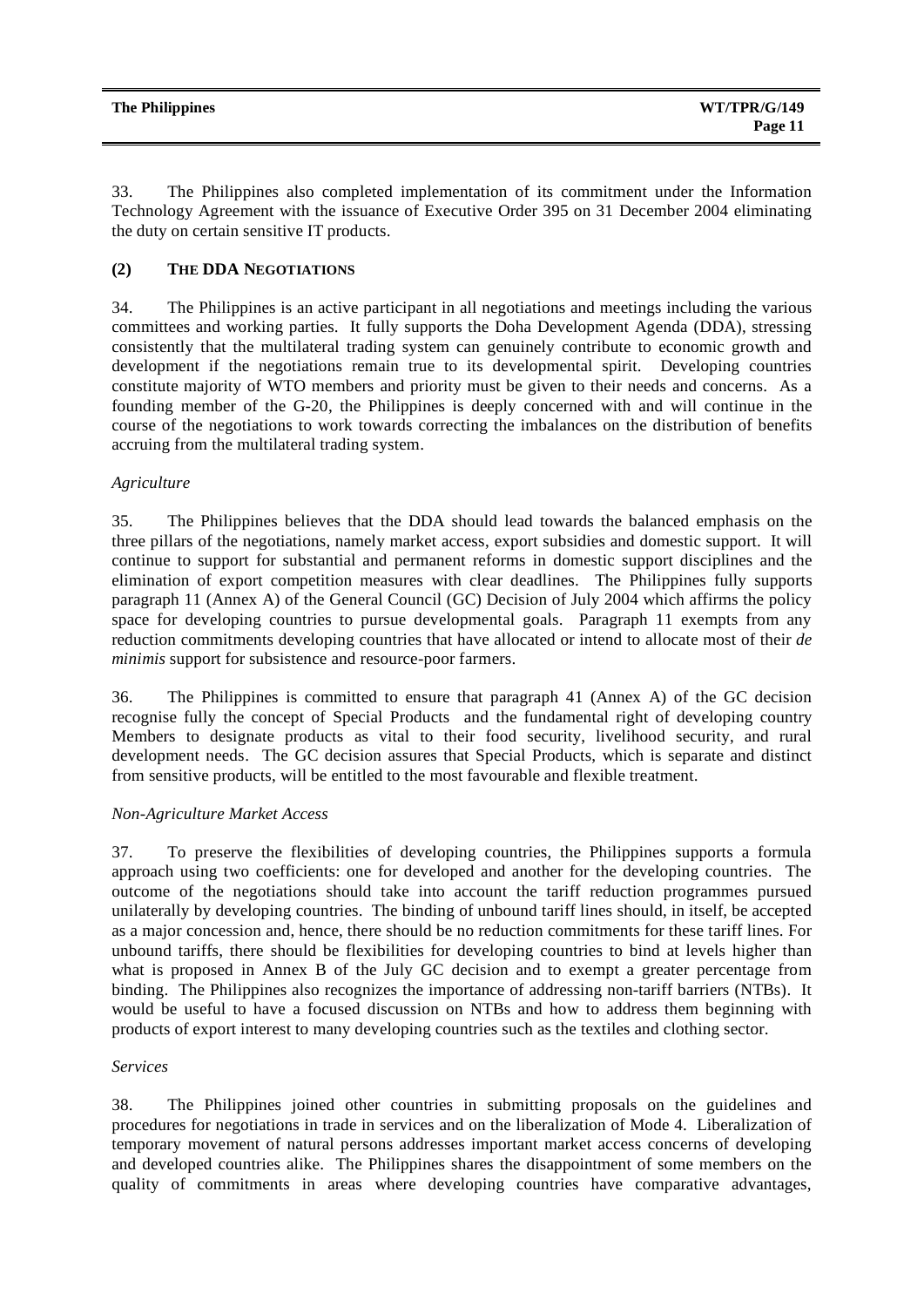specifically for categories of personnel not related to commercial presence and at lower skill levels. Current offers essentially do not provide substantial improvements to existing specific commitments in Mode 4.

#### *Implementation Issues*

39. On the negotiations on TRIPs, the Philippines has joined developed and developing countries in opposing any moves towards a legally binding multilateral system of registration and notification of geographical indications (GIs) for wines and spirits. It believes that participation in the multilateral system of notification and registration of GIs for wines and spirits must be voluntary.

40. On special and differential treatment (S&D), the Philippines shares the view that S&D be strengthened and not limited in application to providing longer time frames for developing countries. This position confirms Philippine support for the need to ensure that the high level of ambition in the DDA comes with a strong and renewed emphasis on development.

#### *Rules*

41. The Philippines supports the negotiations to clarify and improve existing WTO agreements on anti-dumping, countervail and subsidies (including fisheries subsidies) and regional trading agreements (RTAs). The Philippines is a user of anti-dumping provisions, although it has not yet utilized the countervailing and subsidies provisions. Negotiations should lead to improvements of certain provisions of the agreements to prevent gross misuse without limiting a country's ability to use valid contingent protection.

42. The Philippines also supports the development of further disciplines on subsidy practices and predictable disciplines on fisheries to reverse over-capacity and over-fishing. On RTAs, negotiations should ensure that RTA rules will remain faithful to the MFN principle and will not result in the marginalization of non-RTA participants.

#### *Trade Facilitation*

43. The Philippines agreed to adopt Annex D of the July decision on the modalities for negotiations on trade facilitation, a position consistent with the statement adopted by APEC Trade Ministers in its June 2004 meeting in Pucon, Chile. Although trade facilitation *per se* offers numerous benefits especially in reducing inefficient procedures and increasing transparency, the costs for infrastructure development are substantial. Annex D highlights the importance of technical assistance and support for capacity building for developing and least-developed countries to allow them to participate actively and benefit from the negotiations. The Philippines agrees that while negotiations may lead to implementation commitments requiring infrastructure development, developing countries are not legally bound to implement such commitments if infrastructure assistance and support from developed countries are not forthcoming and if developing countries and least-developed members continue to lack the necessary capacity.

#### *Dispute Settlement Understanding*

44. While the WTO dispute settlement mechanism is an improvement over its GATT predecessor, the Philippines believes that certain aspects need to be reviewed and amended to make the system more useful especially for developing countries. Together with Thailand, it re-tabled its proposal regulating carousel, the practice of rotating or indiscriminately changing the products to be subjected to retaliatory treatment by the aggrieved member.